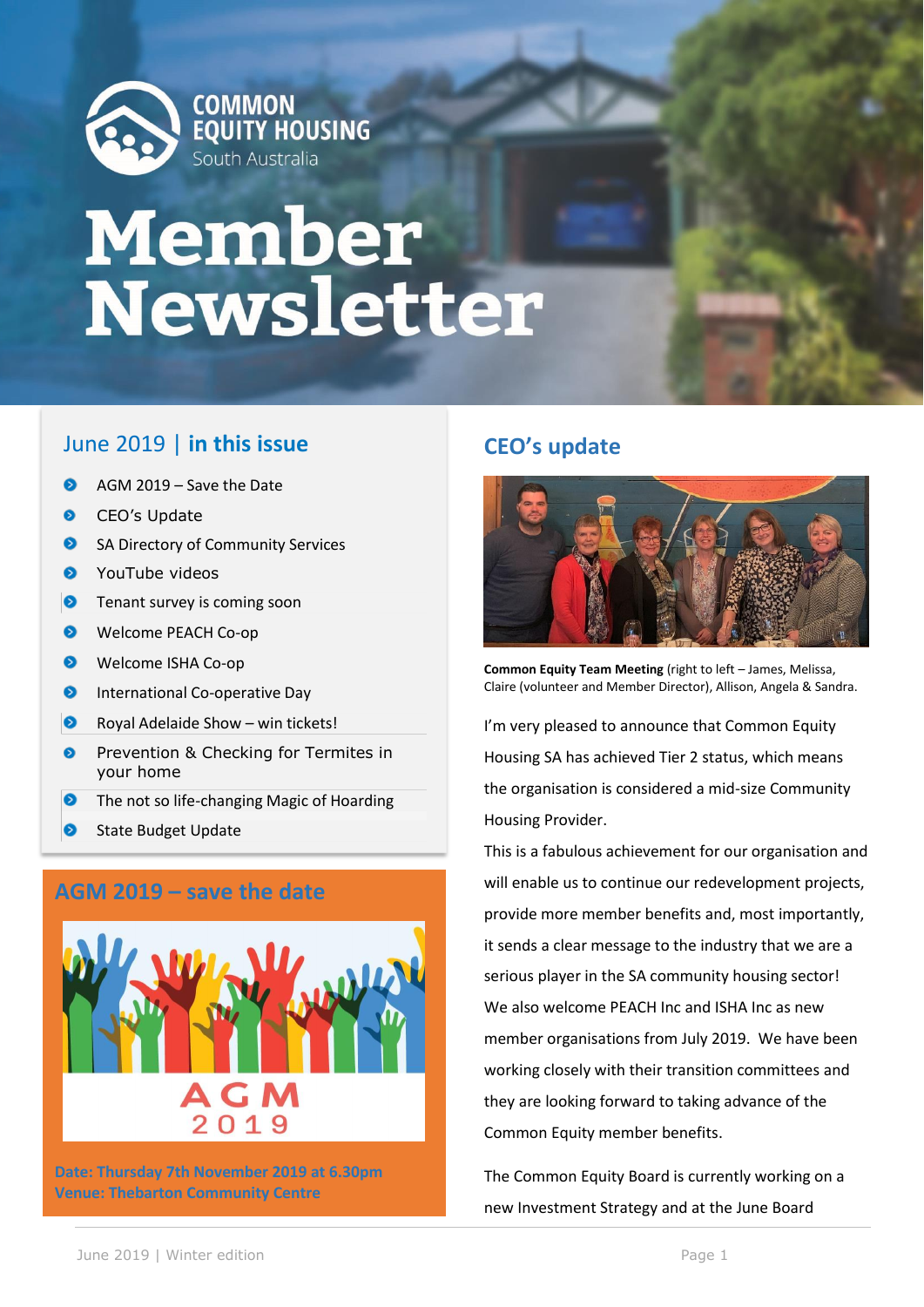meeting approved the budget for the 2019-20 financial year. This included approval to recruit an additional team member to assist James and our members on tenancy management and other general tenant related matters. Other exciting projects underway, including:

- New website with enhanced portal for members
- Property redevelopment program
- New accounting package XERO for all member organisations from 1<sup>st</sup> July.
- Support material for new tenants/members (in consultation with three reps from MO's).

### **Member benefits**

### **SA Directory of Community Services**



SAcommunity is South Australia's community information directory. Its purpose is to enable you to:

- Find out about help available from government, non-government and community services in SA
- Find out how you can connect with and get involved in your community
- You can also subscribe to their free newsletter
- Want to know more? You can watch the short SAcommunity film<https://sacommunity.org/>

### **Common Equity & Member news**



Common Equity is required by the National Registrar of Community Housing to survey 'Tenant Satisfaction', as part of our commitment to continuous improvement and for reporting purposes.

### **Independence & confidentiality**

We have engaged again the NSW Federation of Housing Associations to prepare, distribute and analysis of our survey in 2019. Because the Federation analyses your comments independently, Common Equity employees will never know how you have responded. This means that you can provide your views honestly and confidentially.

### **Improving efficiencies**

We will also send you a link to the online survey, which helps to streamline the process, reduce costs and provide feedback quicker.

If you have any questions or would like to update your contact details, please contact Melissa on 08 8354 2790 or [melissa@cehsa.com.au](mailto:melissa@cehsa.com.au)

### **Website – YouTube videos**









Water Meter Reading 11 views · 2 months ago

Circuit Breaker Info & Advice 2 views · 2 months ago

Stage 3 of Undertaking a **Final Inspection** No views · 2 months ago

Video links to Common Equity's YouTube channel -

have a peek at our [first videos](https://www.youtube.com/channel/UCWLjoCH9Zgw_CTPEjn-aD-A?view_as=subscriber)

[https://www.youtube.com/channel/UCWLjoCH9Zgw\\_](https://www.youtube.com/channel/UCWLjoCH9Zgw_CTPEjn-aD-A?view_as=subscriber) [CTPEjn-aD-A?view\\_as=subscriber](https://www.youtube.com/channel/UCWLjoCH9Zgw_CTPEjn-aD-A?view_as=subscriber)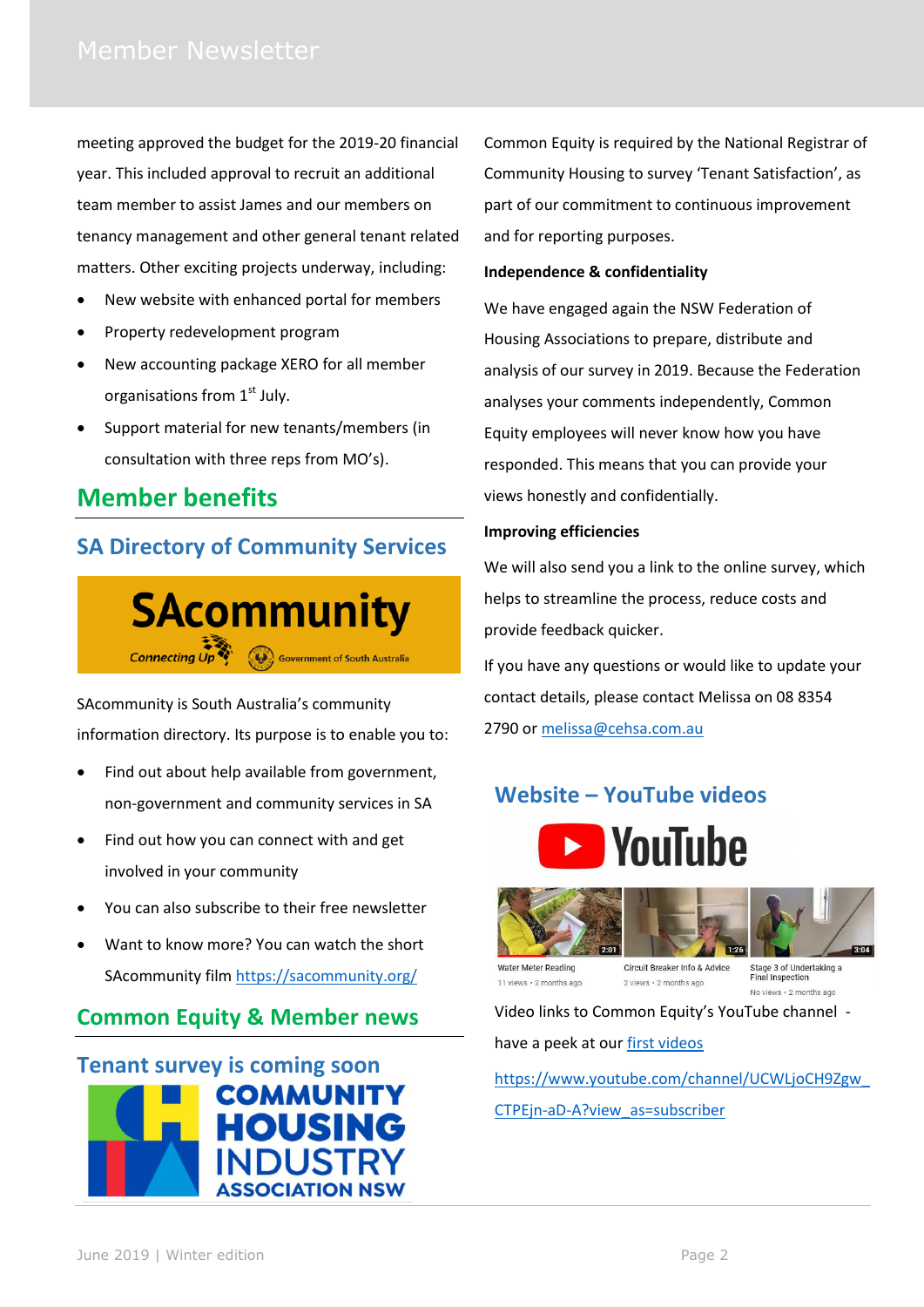## **WELCOME**

than housing. ISHA looks forward to working with Common Equity through the transition period and resetting what they can achieve by sharing resources.

# HOUSING

**Welcome PEACH Co-op**

Common Equity Housing SA welcomes PEACH Co-op members as a member organisation. PEACH has 17 properties located in North Adelaide suburbs. Their purpose is to provide housing to low-income households who are required to show a commitment to the principles of co-operation and concern for the community.

### **Welcome ISHA Co-op**

Common Equity Housing SA welcomes ISHA Co-op members as a member organisation.

ISHA was founded over 30 years ago to provide housing based on the international principles of cooperation for low income households. ISHA members remain committed to social housing, that is, to have affordable, quality housing for people on lowincomes. Most are involved in the arts and in education, as writers, makers, and producer/ performers. Most are keen gardeners, and volunteer their time to caring-for-community activities other

### **International Co-operative Day**



The 2019 International Day of Cooperatives will be celebrated on Saturday 6 July. It is the 25th UN International Day of Cooperatives.

The theme is COOPS 4 DECENT WORK with the message that co-ops are people-centred enterprises characterised by democratic control that prioritise human development and social justice within the workplace. Click on link below to find out more[.https://www.ica.coop/en/newsroom/news/inter](https://www.ica.coop/en/newsroom/news/international-day-cooperatives-2019-theme-unveiled) [national-day-cooperatives-2019-theme-unveiled](https://www.ica.coop/en/newsroom/news/international-day-cooperatives-2019-theme-unveiled) \*\*

### **Royal Adelaide Show - Win tickets!**



The Royal Adelaide Show will be held between Friday 30 August and Sunday 8 September this year and Common Equity Housing SA has again applied for